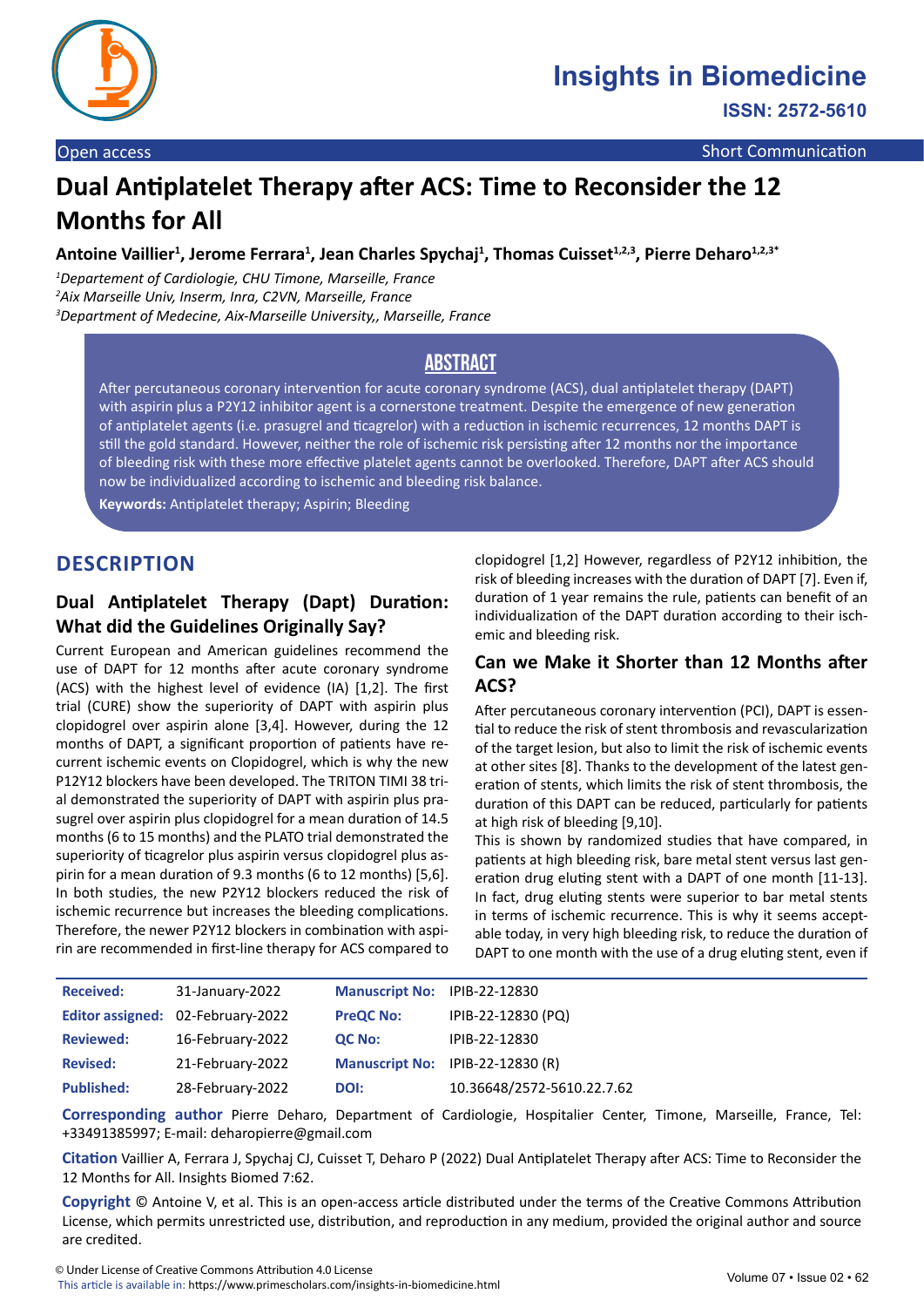this strategy is reserved for much selected cases [14].

Similarly, data from meta-analysis and the PRECISE DAPT study have shown that the reduction of DAPT to 3/6 months in patients at high bleeding risk is non-inferior to a 12-month DAPT [15-17]. Therefore, it appears that this duration may be an acceptable compromise between ischemic prevention and limiting bleeding risk in patients at high bleeding risk.

If curative anticoagulation is indicated, the combination with DAPT significantly increases the risk of bleeding [18,19]. Therefore, this association should be as short as possible and the general consensus is to stop the DAPT at one month after an ACS to maintain a single antiplatelet agent in addition to oral anticoagulation [20]. However, in cases of very high bleeding risk, DAPT could be omitted and replaced by the association of oral anti-coagulant (OAC) plus clopidogrel. Currently the anticoagulation of choice is the new generation of oral anticoagulants [21,22]. The only P2Y12 that can be recommended for DAPT in those patients is clopidogrel [14]. If the ischemic risk is major without risk of bleeding, the triple therapy could be extended to 3 or 6 months in case of good tolerance.

#### **Can we Make it Longer than 12 Months after ACS?**

Some patients at high ischemic risk may benefit from prolonged treatment beyond 12 months after ACS. In fact, analysis of pilot studies (CURE, PLATO and TRITON TIMI) and registry data have shown that the risk of recurrence of cardiovascular events decreases after 12 months of DAPT but persists and affects prognosis particularly in patients with ACS [4-6]. The DAPT trial evaluated the prolongation of aspirin plus thienopyridine at 12 months after ACS versus discontinuation of thienopyridine [23]. Prolongation of DAPT reduced risk of recurrent cardiovascular events, but with excess bleeding and non-cardiovascular mortality. Similarly, the PEGASUS-TIMI 54 is a randomized study, including patients with a history of ACS for more than one year, comparing a DAPT with ticagrelor or placebo in addition to aspirin [24]. The risk of ischemic events is decreased in patients receiving aspirin plus ticagrelor. However, ticagrelor increases the bleeding risk but not the risk of fatal hemorrhage resulting in a risk-benefit balance in favor of ticagrelor in these patients. Therefore, the current challenge is to identify patients who may benefit from this strategy because it is both associated with a reduction in ischaemic recurrence but offset by an increased risk of bleeding. Therefore, assessment of ischemic bleeding is central and should be reassessed at follow-up to adjust the duration of DAPT.

#### **De-Escalation Strategies after ACS: What to do?**

The critical thrombotic period after ACS is observed in the first days/weeks following the cardiovascular event, therefore de-escalation strategies with early potent antiplatelet therapy during the acute phase followed by less potent antiplatelet therapy have recently been studied [25-27].

The TROPICAL-ACS study included 2619 patients with PCI for ACS who were randomized to either standard therapy with prasugrel for 12 months or tapering therapy (prasugrel followed by one week of platelet-function-guided maintenance therapy with clopidogrel or prasugrel starting on day 14 after hospital discharge) [28]. After 1 year, the ischemic components of the primary endpoint were similar between the 2 groups but without benefit on bleeding risk.

The TOPIC study is a monocentric trial comparing, in patients at one month after ACS, continuation of a more recent DAPT aspirin plus P2Y12 blocker, or de-escalation to aspirin plus clopidogrel [29,30]. De-escalation strategy reduced the incidence of BARC ≥ 2 bleeding while ischemic events were not different between the two groups.

These studies suggest that this de-escalation strategy may reduce the risk of bleeding complications without increasing the risk of ischemic events. This is proposed in the latest guidelines as an alternative to 12 months of potent platelet inhibition, particularly in patients with disease who are judged to be unable to maintain potent platelet inhibition (class IIb level B) [14,31].

#### **Is there any other Strategy?**

The addition of a low dose anticoagulant to the antiplatelet agent at 12 months of ACS was studied in the COMPASS study [32]. In a population of 27,395 patients with a history of coronary or peripheral arterial disease >1 year, the combination of aspirin and low-dose rivaroxaban reduced the primary endpoint (cardiovascular death, stroke and myocardial infarction) and all-cause mortality compared to aspirin alone. Major hemorrhage increased in the rivaroxaban group, primarily due to non-fatal gastrointestinal hemorrhage. Therefore, a new strategy is now available for high-risk patients 12 months after ACS with the introduction of low doses of rivaroxaban in addition to aspirin.

Another strategy is to rapidly stop aspirin after the event and continue a P2Y12 blocker alone to reduce the risk of bleeding. The GLOBAL LEADERS trial compared a new strategy with one month of aspirin plus ticagrelor followed by 23 months of ticagrelor alone, versus a standard therapy with aspirin plus ticagrelor for 12 months followed by aspirin alone for the next 12 months [33]. At 2 years, the new strategy was finally no superior to a standard strategy in the prevention of all-cause mortality or new myocardial infarction.

# **Individualization of DAPT Duration: What did the Latest Guidelines Say?**

The latest European guidelines, recommend the individualization of the DAPT duration, in particular by reducing it to 6 months in cases of high risk of bleeding (level IIa B) or, conversely, by extending it to 36 months in cases of high thrombotic risk and if DAPT is well tolerated (level IIb A) [14].

The guidelines also introduce 2 scores from large studies that allow the individualization of DAPT duration. The PRECISE DAPT score helps to identify patients at high risk of bleeding after ACS [7]. In patients with a high PRECISE DAPT score (>25), DAPT could be reduced to 6 months instead of 12 months because of a predominant bleeding risk. The DAPT score was developed to help clinicians decide whether DAPT with thienopyridine should be continued after 12 months using ischemic and bleeding risk criteria [34]. Patients with a score ≥ 2 are predicted to benefit from prolonged DAPT since the risk of an ischemic event may outweigh the bleeding risk.

On top of those scores, patient (age, weight, ST or previous bleeding, etc.) and procedural (length and number of stents, bifurcation, common core) features need to be associated to the ischemic and bleeding risk balance evaluation and there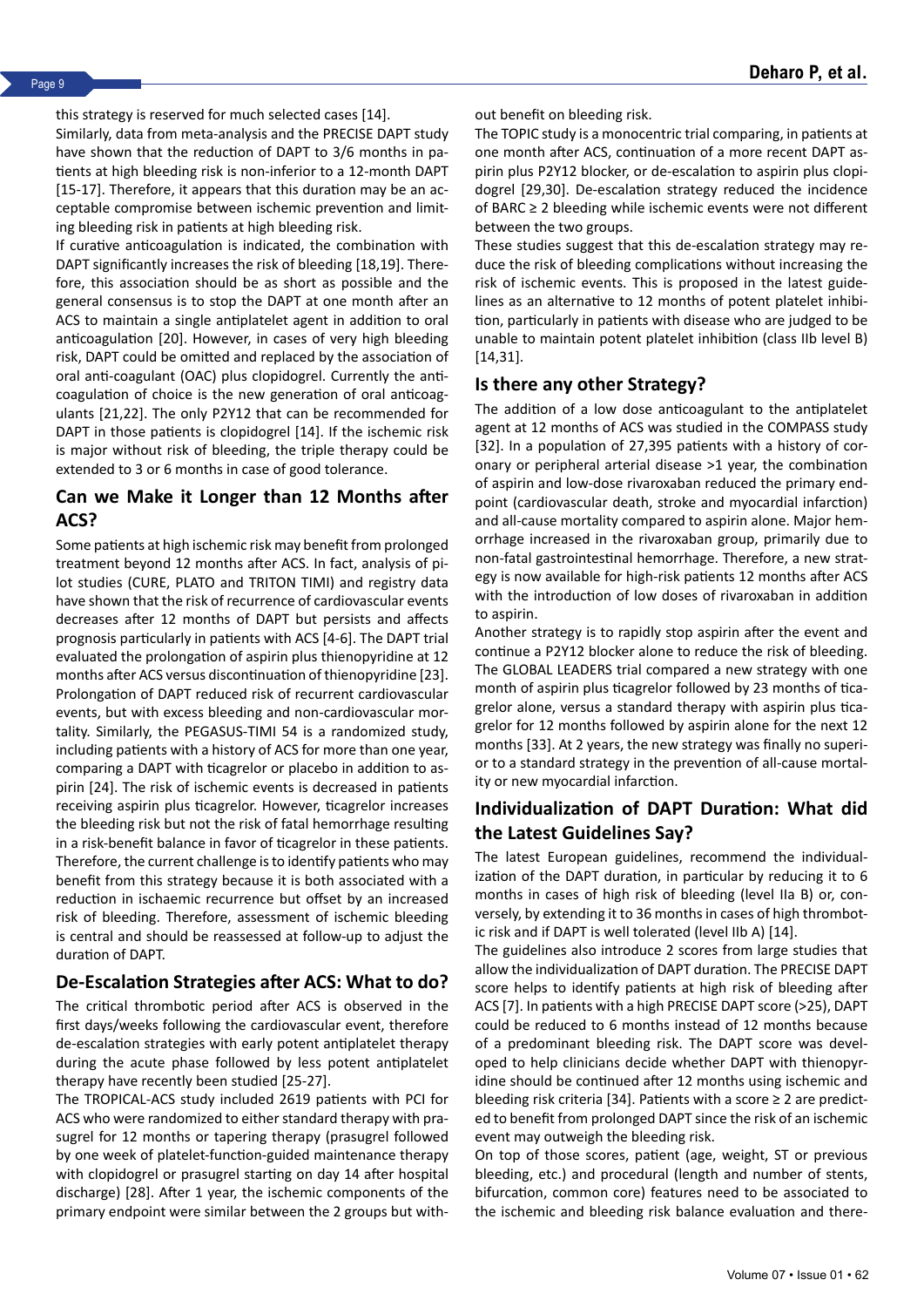fore DAPT duration decision [35].

# **CONCLUSION AND PRACTICAL ALGO-RITHM**

The selection of patients who will benefit from optimized antithrombotic therapy is essential. The ischemic and bleeding risk should be assessed initially after the event, particularly to identify patients with a high bleeding risk who should receive a short DAPT. Then, at 12 months, a reassessment is required. This will allow to identify patients with a high ischemic risk and a low risk of bleeding, in order to prolong the DAPT, with possible de-escalation if this has not been done before, or replacement of the P2Y12 blocker with low dose rivaroxaban in addition of aspirin.

#### **ACKNOWLEDGEMENT**

None

# **CONFLICT OF INTEREST**

Authors declare no conflict of interest

#### **REFERENCES**

- 1. Levine GN, Bates ER, Bittl JA, Brindis RG, Fihn SD, et al. (2016) [ACC/AHA guideline focused update on duration of](https://www.ahajournals.org/doi/10.1161/CIR.0000000000000452) [dual antiplatelet therapy in patients with coronary artery](https://www.ahajournals.org/doi/10.1161/CIR.0000000000000452) [disease: a report of the American College of Cardiology/](https://www.ahajournals.org/doi/10.1161/CIR.0000000000000452) [American Heart Association Task Force on Clinical Prac](https://www.ahajournals.org/doi/10.1161/CIR.0000000000000452)[tice Guidelines: an update of the 2011 ACCF/AHA/SCAI](https://www.ahajournals.org/doi/10.1161/CIR.0000000000000452) [guideline for percutaneous coronary intervention, 2011](https://www.ahajournals.org/doi/10.1161/CIR.0000000000000452) [ACCF/AHA guideline for coronary artery bypass graft sur](https://www.ahajournals.org/doi/10.1161/CIR.0000000000000452)[gery, 2012 ACC/AHA/ACP/AATS/PCNA/SCAI/STS guideline](https://www.ahajournals.org/doi/10.1161/CIR.0000000000000452) [for the diagnosis andmanagement of patients with stable](https://www.ahajournals.org/doi/10.1161/CIR.0000000000000452) [ischemic heart disease, 2013 ACCF/AHA guideline for the](https://www.ahajournals.org/doi/10.1161/CIR.0000000000000452) [management of ST-elevation myocardial infarction, 2014](https://www.ahajournals.org/doi/10.1161/CIR.0000000000000452) [ACC/AHA guideline for the management of patients with](https://www.ahajournals.org/doi/10.1161/CIR.0000000000000452) [non–ST-elevation acute coronary syndromes, and 2014](https://www.ahajournals.org/doi/10.1161/CIR.0000000000000452) [ACC/AHA guideline on perioperative cardiov](https://www.ahajournals.org/doi/10.1161/CIR.0000000000000452)ascular evaluation andmanagement of patients undergoing noncardiac surgery. Circulation 68(10):1082-1115.
- 2. Valgimigli M, Bueno H, Byrne RA, Collet JP, Costa F, et al. (2017) [ESC focused update on dual antiplatelet therapy in](https://academic.oup.com/eurheartj/article/39/3/213/4095043) [coronary artery disease developed in collaboration with](https://academic.oup.com/eurheartj/article/39/3/213/4095043) [EACTS. The task force for dual antiplatelet therapy in coro](https://academic.oup.com/eurheartj/article/39/3/213/4095043)[nary artery disease o](https://academic.oup.com/eurheartj/article/39/3/213/4095043)f the European Society of Cardiology (ESC) and of the European Association for Cardio-thoracic Surgery (EACTS). Eur Heart J 39(3):213-260.
- 3. Yusuf S, Zhao F, Mehta SR, Chrolavicius S, Tognoni G, et al. (2001) [Effects of clopidogrel in addition to aspirin in pa](https://www.nejm.org/doi/full/10.1056/NEJMoa010746)[tients with a](https://www.nejm.org/doi/full/10.1056/NEJMoa010746)cute coronary syndromes without ST-segment elevation. N Engl J Med 345:494–502.
- 4. Mehta SR, Yusuf S, Peters RJ, Bertrand ME, Lewis BS, et al. (2001) [Effects of pretreatment with clopidogrel and aspi](https://www.thelancet.com/journals/lancet/article/PIIS0140-6736(01)05701-4/fulltext)[rin followed](https://www.thelancet.com/journals/lancet/article/PIIS0140-6736(01)05701-4/fulltext) by long-term therapy in patients undergoing percutaneous coronary intervention: the PCI-CURE study. Lancet 358:527-533.
- 5. Wiviott SD, Braunwald E, McCabe CH, Montalescot G, Ruzyllo W, et al. (2007) [Prasugrel versus clopidogrel in](https://www.nejm.org/doi/full/10.1056/NEJMoa0706482) [patients with acute coronary synd](https://www.nejm.org/doi/full/10.1056/NEJMoa0706482)romes. N Engl J Med

357:2001-2015.

- 6. Wallentin L, Becker RC, Budaj A, Cannon CP, Emanuelsson H, et al. (2009) [Ticagrelor versus clopidogrel in patients](https://www.nejm.org/doi/full/10.1056/NEJMoa0904327) [with acute coronary syndromes. N Engl J Med 36:1045-](https://www.nejm.org/doi/full/10.1056/NEJMoa0904327) [1057.](https://www.nejm.org/doi/full/10.1056/NEJMoa0904327)
- 7. Costa F, van Klaveren D, James S, Heg D, Räber L, et al. (2017) [Derivation and validation of the predicting bleeding](https://www.thelancet.com/journals/lancet/article/PIIS0140-6736(17)30397-5/fulltext) [complication](https://www.thelancet.com/journals/lancet/article/PIIS0140-6736(17)30397-5/fulltext)s in patients undergoing stent implantation and subsequent dual antiplatelet therapy (PRECISE-DAPT) score: a pooled analysis of individual-patient datasets from clinical trials. Lancet 389(10073):1025-1034.
- 8. Palmerini T, Benedetto U, Bacchi-Reggiani L, Della Riva D, Biondi-Zoccai G, et al. (2015) [Mortality in patients treat](https://www.thelancet.com/journals/lancet/article/PIIS0140-6736(15)60263-X/fulltext)[ed with extended duration dual antiplatelet therapy after](https://www.thelancet.com/journals/lancet/article/PIIS0140-6736(15)60263-X/fulltext) [drug eluting stent implantation: a](https://www.thelancet.com/journals/lancet/article/PIIS0140-6736(15)60263-X/fulltext) pairwise and Bayesian network meta-analysis of randomised trials. Lancet 385:2371–2382.
- 9. Palmerini T, Biondi-Zoccai G, Della Riva D, Mariani A, Sabaté M, et al. (2014) [Clinical outcomes with bioabsorbable](https://www.sciencedirect.com/science/article/pii/S0735109713057525?via%3Dihub) [polymer- versus durable polymer-based drug-eluting and](https://www.sciencedirect.com/science/article/pii/S0735109713057525?via%3Dihub) [bare-metal stents: evidenc](https://www.sciencedirect.com/science/article/pii/S0735109713057525?via%3Dihub)e from a comprehensive network meta-analysis. J Am Coll Cardiol 63:299-307.
- 10. Moon JY, Franchi F, Rollini F, Angiolillo DJ (2018) [Evolution](https://www.sciencedirect.com/science/article/abs/pii/S0033062017301664?via%3Dihub) [of Coronary Stent Technology and Implications for Du](https://www.sciencedirect.com/science/article/abs/pii/S0033062017301664?via%3Dihub)[ration of Dual Antiplatelet Therapy. Prog Cardiovasc](https://www.sciencedirect.com/science/article/abs/pii/S0033062017301664?via%3Dihub) Dis 60:478-490.
- 11. Valgimigli M, Patialiakas A, Thury A, McFadden E, Colangelo S, et al. (2015) [Zotarolimus-eluting versus bare-metal](https://www.sciencedirect.com/science/article/pii/S0735109714074774?via%3Dihub) [stents in uncertain drug](https://www.sciencedirect.com/science/article/pii/S0735109714074774?via%3Dihub)-eluting stent candidates. J Am Coll Cardiol 65(8):805-815.
- 12. Varenne O, Cook S, Sideris G, Kedev S, Cuisset T, et al. (2018) [Drug-eluting stents in elderly patients with coro](https://www.thelancet.com/journals/lancet/article/PIIS0140-6736(17)32713-7/fulltext)[nary artery](https://www.thelancet.com/journals/lancet/article/PIIS0140-6736(17)32713-7/fulltext) disease (SENIOR): a randomised single-blind trial. Lancet 391(10115):41-50.
- 13. Naber CK, Urban P, Ong PJ, Valdes-Chavarri M, Abizaid AA, et al. (2017) [Biolimus-A9 polymer-free coated stent in high](https://academic.oup.com/eurheartj/article/38/13/961/3056915?login=false) [bleeding risk patients](https://academic.oup.com/eurheartj/article/38/13/961/3056915?login=false) with acute coronary syndrome: a Leaders Free ACS sub-study. Eur Heart J 38(13):961-969.
- 14. Neumann FJ, Sousa-Uva M, Ahlsson A, Alfonso F, Banning AP, et al. (2018) [2018 ESC/EACTS Guidelines on myocardial](https://academic.oup.com/eurheartj/article/40/2/87/5079120?login=false) [revascularization. Eur](https://academic.oup.com/eurheartj/article/40/2/87/5079120?login=false) Heart J 10.1093.
- 15. Costa F, van Klaveren D, James S, Heg D, Räber L, et al. (2017[\) Derivation and validation of the predicting bleeding](https://www.thelancet.com/journals/lancet/article/PIIS0140-6736(17)30397-5/fulltext) [complications in patients undergoing stent implantation](https://www.thelancet.com/journals/lancet/article/PIIS0140-6736(17)30397-5/fulltext) [and subsequen](https://www.thelancet.com/journals/lancet/article/PIIS0140-6736(17)30397-5/fulltext)t dual antiplatelet therapy (PRECISE-DAPT) score: a pooled analysis of individual-patient datasets from clinical trials. Lancet 389(10073):1025-1034.
- 16. Gwon HC, Hahn JY, Park KW, Song YB, Chae IH, et al. (2012) [Six-month versus 12-month dual antiplatelet therapy after](https://www.ahajournals.org/doi/10.1161/CIRCULATIONAHA.111.059022) [implantation of drug-eluting stents: the Efficacy of Xience/](https://www.ahajournals.org/doi/10.1161/CIRCULATIONAHA.111.059022) [Promus Versus Cypher to Reduce Late Loss After Stenting](https://www.ahajournals.org/doi/10.1161/CIRCULATIONAHA.111.059022) [\(EXCELLENT\) randomized, m](https://www.ahajournals.org/doi/10.1161/CIRCULATIONAHA.111.059022)ulticenter study. Circulation 125:505-513.
- 17. Schulz-Schupke S, Byrne RA, Ten Berg JM, Neumann FJ, Han Y, et al. (2015) [ISAR-SAFE: a randomized, double-blind,](https://academic.oup.com/eurheartj/article/36/20/1252/2293230?login=false) [placebo-controlled trial o](https://academic.oup.com/eurheartj/article/36/20/1252/2293230?login=false)f 6 vs. 12 months of clopidogrel therapy after drug-eluting stenting. Eur Heart J 36:1252- 1263.
- 18. DewildeWJ, Oirbans T, Verheugt FW, Kelder JC, De Smet BJ, et al. (2013) [Use of clopidogrel with or witho](https://www.thelancet.com/journals/lancet/article/PIIS0140-6736(12)62177-1/fulltext)ut aspirin in